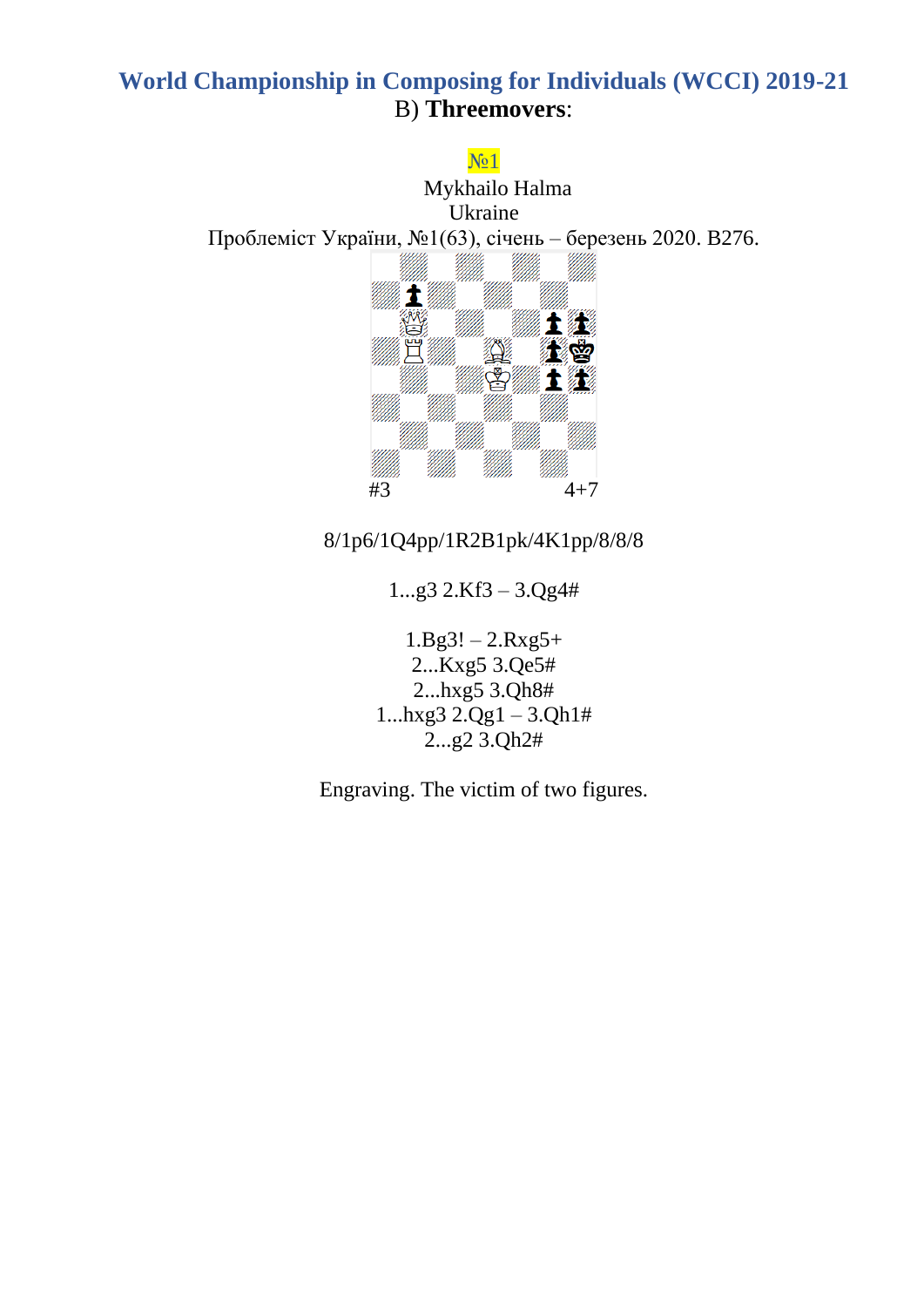

#### 8/8/8/5P2/8/4RN2/3PPpQ1/3k1K2

1.Sd4? Kxd2 2.Qe4 Kd1/Kc1 3.Qc2# but: 1...Kc1! (a)

1.Qg7? Kc1 (a) 2.Qa1+ Kc2 3.Rc3# but: 1...Kc2!

1.Qg8! Kc2 2.Qb3+ Kc1 3.Rc3# 1...Kc1 (a) 2.Qa2 Kd1 3.Qb1#

Kharkiv-2 theme (silhouette of a rat on the board - the symbol of 2020)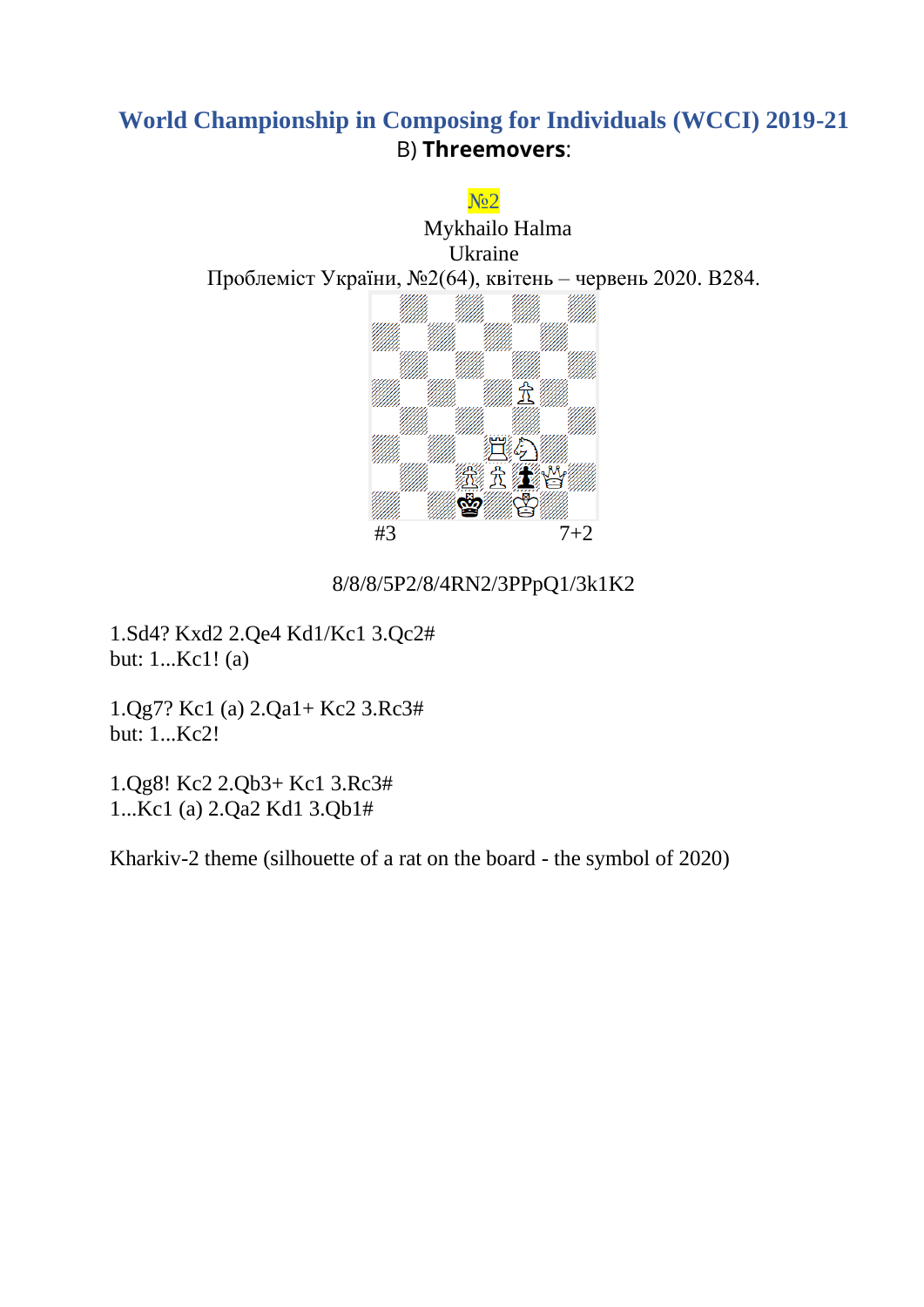

8/8/5R2/5p1p/7k/7P/6K1/3B3R

1.Re6? 1...Kg5 a 2.h4+ Kf4 3.Rf1# A 1...f4! b 1.Kf3? f4 b 2.Rg1 Kxh3 3.Rh1# 1…Kg5! a

1.Rf1! A Kg5 a 2.R1xf5 Kh4 3.Rxh5# 1...f4 b 2.R1xf4+ Kg5 3.h4#

Change of functions of moves - refutation, protection and introductory and matting move of whites.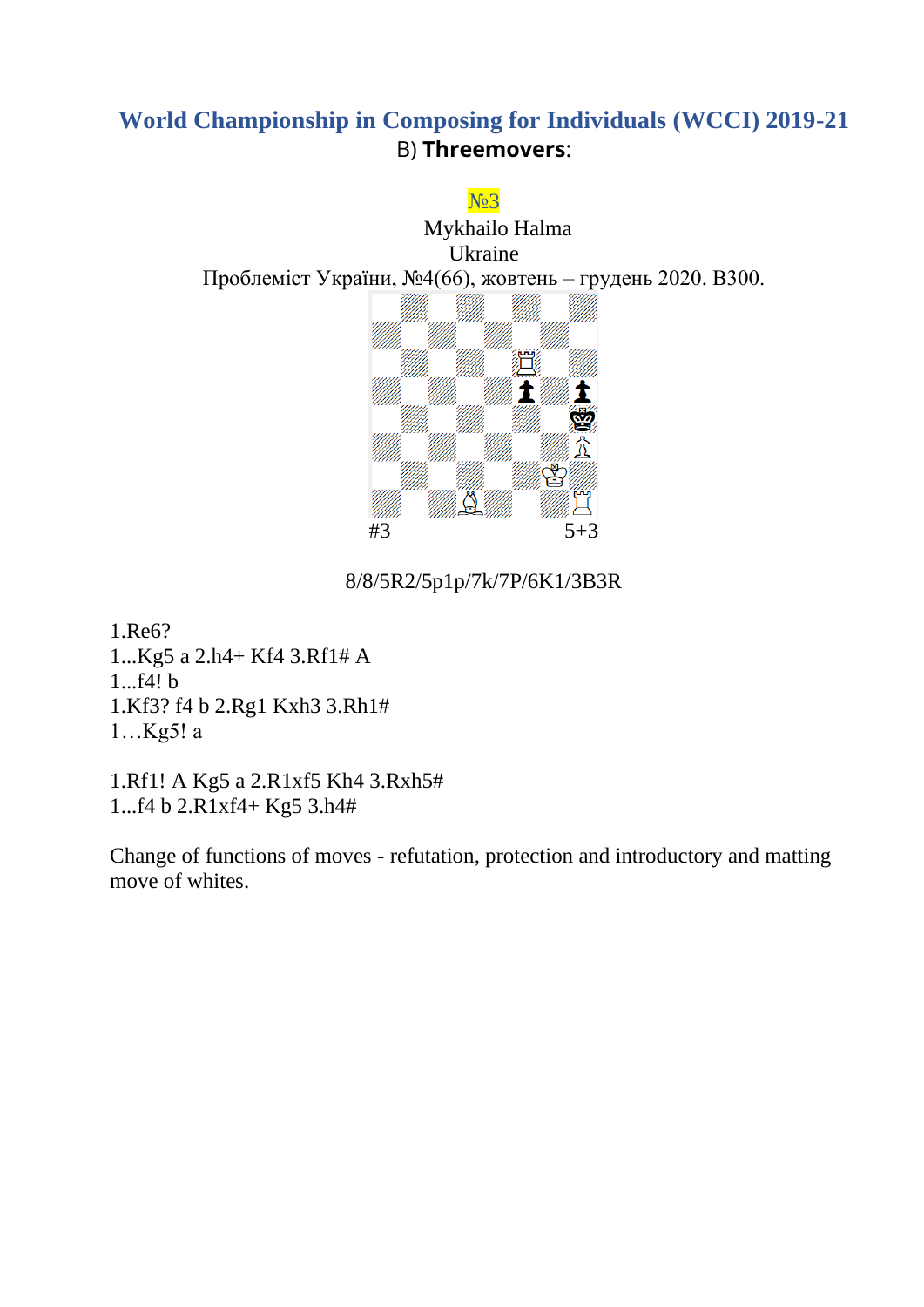

### 8/2K5/Q2P3B/1P6/B7/k7/8/8

1.Qc6! 1...Kxa4 2.Qc4+ 2...Ka5 3.Bd2# 2...Ka3 3.Bc1# 1...Kb4 2.Qc2 2...Ka5 3.Bd2# 2...Ka3 3.Qb3# 1...Ka2/Kb2 2.Qc2+ 2...Ka3 3.Qb3# 2...Ka1 3.Bg7#

Doesn't work 1.Bc1+? Kb4!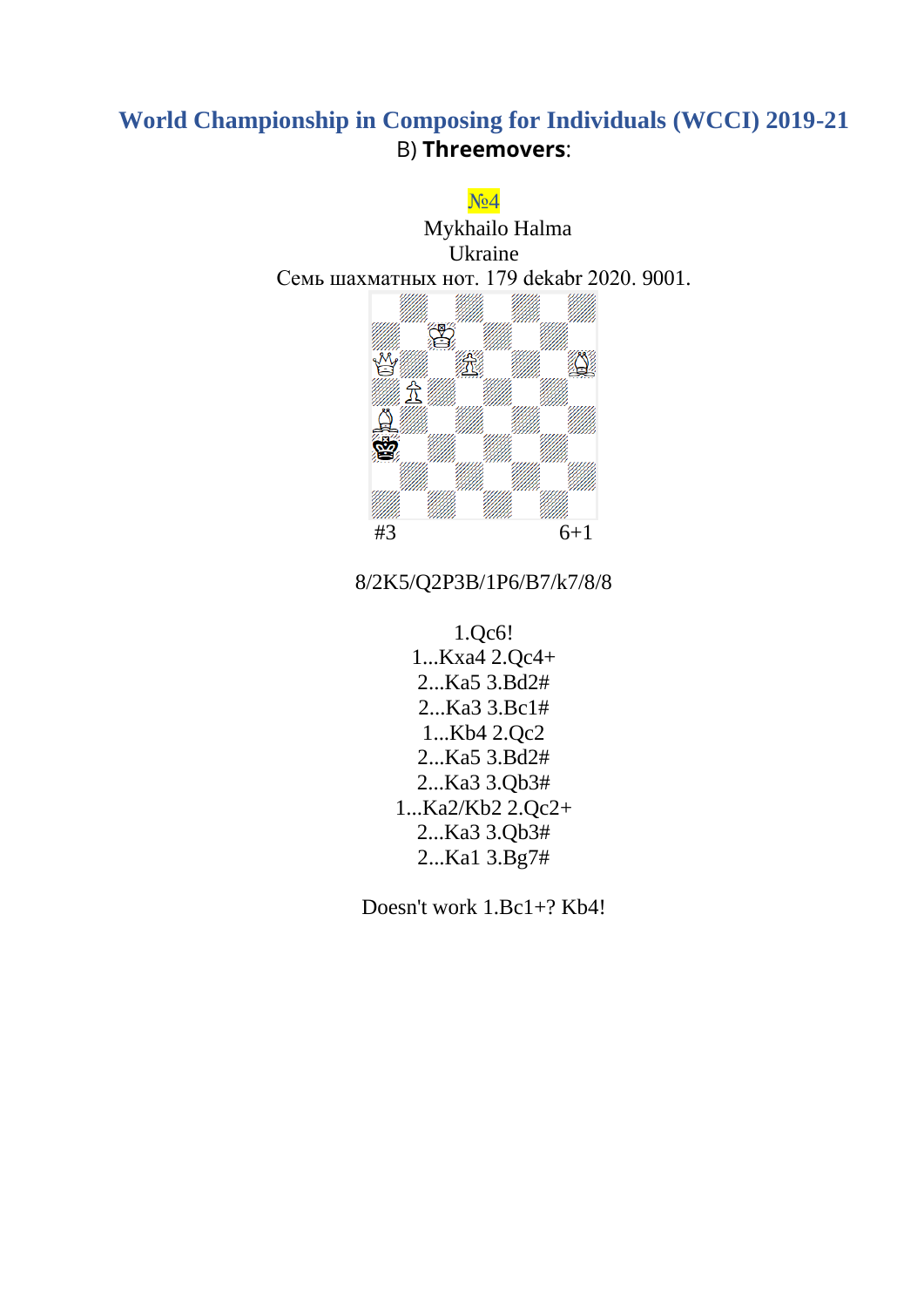#### N<sub>05</sub>

Mykhailo Halma Ukraine ХХ особисто-командний чемпіонат України з шахів. 31 жовтня 2021 р 8 th Place



#### 8/6K1/5p2/2p3k1/2PB4/5PP1/6P1/6N1

| $1.g4! Kf4 2.Se2+ Kg5 3.Bxf6# model mate$ |            |
|-------------------------------------------|------------|
| $1f5$ $2.Sh3+Kh4$ $3.Bf2#$                | model mate |

| 1Kh $4$ 2.Bf2+ Kg5 3.Sh3#                          | wrong checkmates |
|----------------------------------------------------|------------------|
| 1 $\text{cxd}4 \, 2.\text{g}3 \sim 3.\text{Sh}3\#$ | wrong checkmates |

The original first move, the white pawn takes away two squares, instead gives up two other squares, followed by the theme of the ears-came, the other pawn goes to the square of the departed pawn. A game of paired pawns.

The first pair (Model mate) are checks on the second move by one piece on different squares (2.Se2+, 2.Sh3+) with symmetrical checkmates by another piece (3.Bxf6#, 3.Bf2#).

The second pair (wrong checkmates) is the constant of the mating move (with the control of the h4 square by different pieces - bishop + pawn)